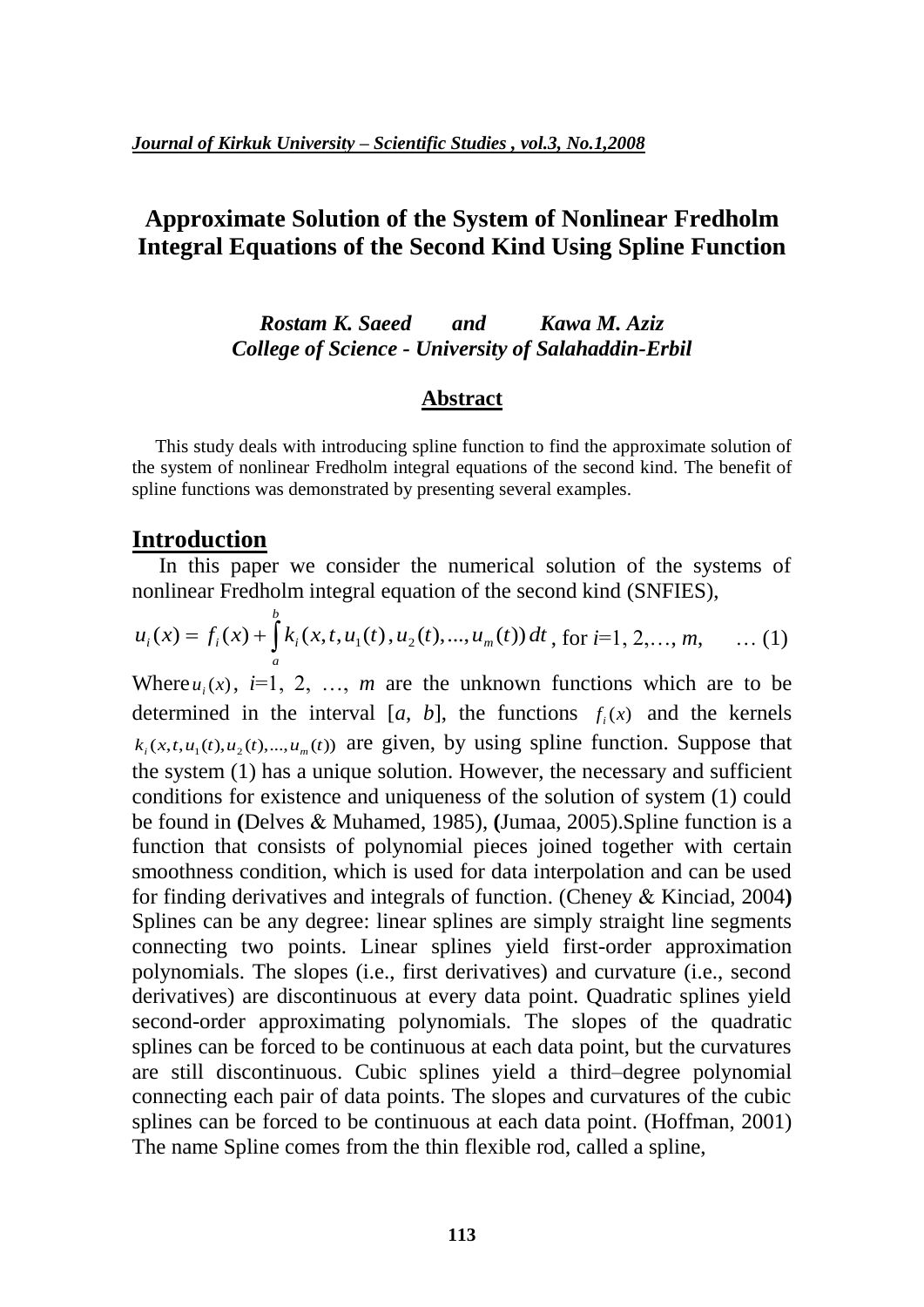use by draftsmen to draw smooth curves through a series of discrete points. The spline is placed over the points and either weighted or pinned at each point. Due to the flexure properties of a flexible rod (typically of rectangular cross section), the slope and curvature of the rod are continuous at each point. A smooth curve is then traced along the rod, yielding a spline curve. (Ahlberg, et. al, 1967**)**Some authors and researchers used spline functions to find the approximate solution of the integral equations, such as (Deputat, et. al, 2005;Saveljeva, 2006 and Hoffman, 2001). Also, (Mustafa, 2004) and (Jumaa, 2005) used spline functions to solve a system of linear and nonlinear Volterra integral equations of the second kind respectively. In this paper, linear, quadratic and cubic spline functions are used for solving the system of non-linear Fredholm integral equation of the second kind.

## **Spline Functions(Cheney&Kinciad,2004;Mathews&Fink, 1999)**

A function  $S(x)$  is called a spline function of degree k if:

1- The domain of *S* is an interval [a, b],

2- *S*, *S'*, *S''*, ...,  $S^{(k-1)}$  are all continuous functions on [a, b],

3- There is a partitioning of the interval  $a=x_0 < x_1 < x_2 < ... < x_n=b$ , such that  $\sqrt{S(x)}$  is a polynomial of degree at most *k* on each subinterval  $[x_i, x_{i+1}]$ , *i*=0, 1,…, *n*-1.Such a function is somewhat complicated to define in explicit terms, we are forced to write

$$
S(x) = \begin{cases} S_0(x) & x \in [x_0, x_1] \\ S_1(x) & x \in [x_1, x_2] \\ \vdots & \\ S_{n-1}(x) & x \in [x_{n-1}, x_n] \end{cases}
$$

Where  $S_i(x)$  is a polynomial of degree at most *k* on each subinterval  $[x_i, x_{i+1}]$  for  $i=1, 2, \ldots, n-1$ . In this section three types of spline functions have been considered, they are:

## **1**-**First-Degree Spline Function (LSF):**

 A simple example for the spline functions is the spline of degree one, whose pieces are linear polynomials joined together to achieve continuity. The linear spline function  $L(x)$  consists of *n* functions which are a linear polynomial on each subinterval,  $[x_i, x_{i+1}]$ .

$$
L(x) = \begin{cases} L_0(x) & x \in [x_0, x_1] \\ L_1(x) & x \in [x_1, x_2] \\ \vdots & \vdots \\ L_{n-1}(x) & x \in [x_{n-1}, x_n] \end{cases}
$$
...(2)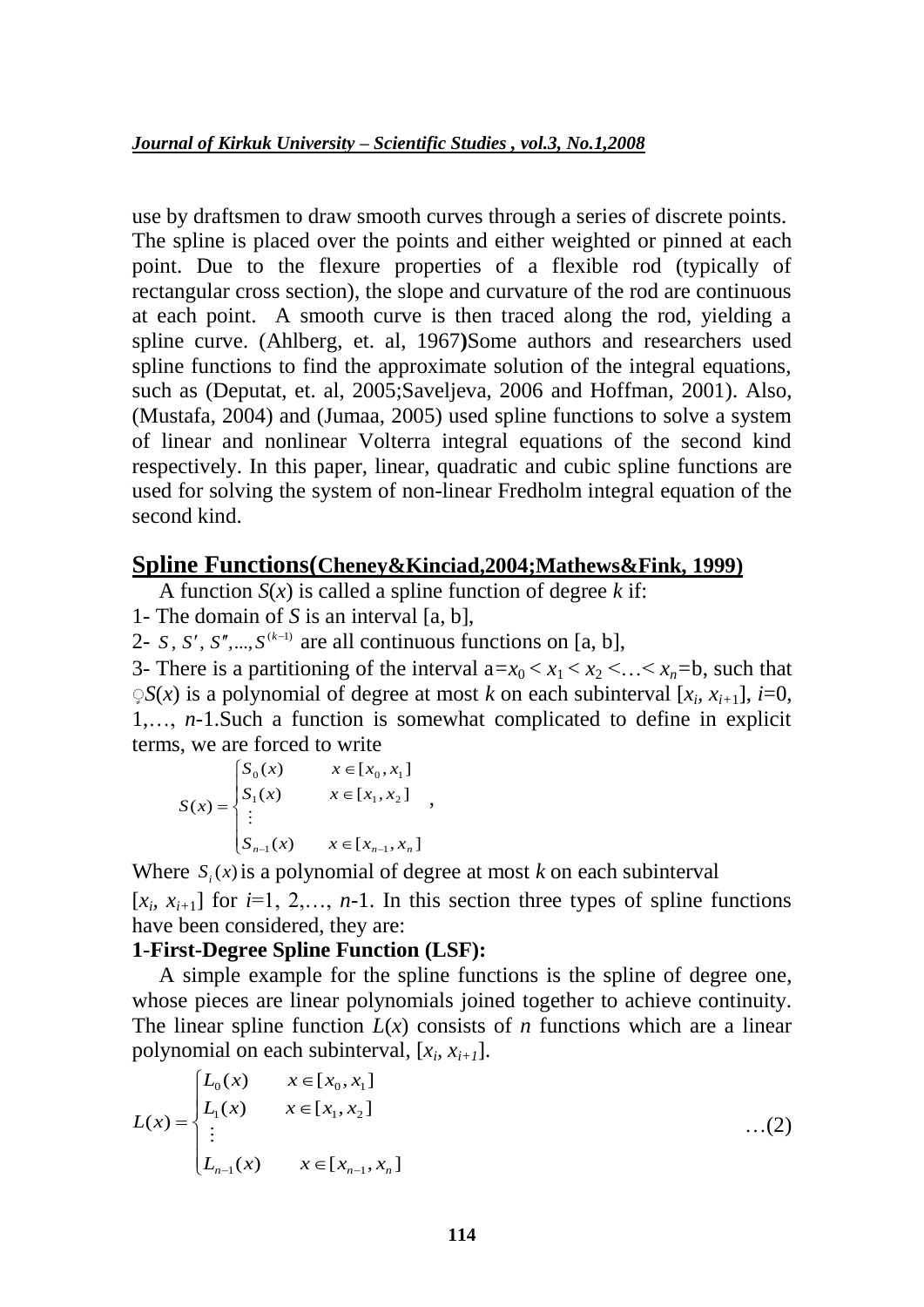Where  $L_i(x) = a_i x + b_i$  for  $i=0, 1, ..., n-1$ .

In the subinterval  $[x_k, x_{k+1}]$  the Lagrange interpolation polynomial is used to represent this piecewise linear curve **(**Cheney & Kinciad, 2004**)**:

$$
L_{k}(x) = y_{k} \frac{x - x_{k+1}}{x_{k} - x_{k+1}} + y_{k+1} \frac{x - x_{k}}{x_{k+1} - x_{k}} \text{ for } x_{k} \leq x \leq x_{k+1}, \qquad ...(3)
$$

#### **2**ـ**Quadratic Spline Function (QSF):**

 A quadratic spline function is continuously differentiable piecewise quadratic function which consists of *n* separated polynomial over each subinterval  $[x_k, x_{k+1}]$  i.e.

$$
Q(x) = \begin{cases} Q_0(x) & x \in [x_0, x_1] \\ Q_1(x) & x \in [x_1, x_2] \\ \vdots \\ Q_{n-1}(x) & x \in [x_{n-1}, x_n] \end{cases} \tag{4}
$$

 $Q(x)$  is a piecewise quadratic function and continuously differentiable on the entire interval [ $x_0$ ,  $x_n$ ] and which interpolates the table; that is  $Q(x_i) = y_i$ for  $0 \le i \le n$ . We can write

$$
Q_i(x) = \frac{Q_i'(x_{i+1}) - Q_i'(x_i)}{2(x_{i+1} - x_i)} (x - x_i)^2 + Q_i'(x_i)(x - x_i) + Q_i(x_i), \qquad ...(5)
$$

Where

$$
Q'_{i}(x_{i+1}) = -Q'_{i}(x_{i}) + 2\left(\frac{Q_{i}(x_{i+1}) - Q_{i}(x_{i})}{x_{i+1} - x_{i}}\right), \qquad 0 \leq i \leq n-1 \qquad \qquad \dots (6)
$$

This equation can be used to obtain the values of  $Q'_i(x_1), Q'_i(x_2),...,Q'_i(x_n)$ , starting with an arbitrary value for  $Q_i'(x_0)$ .

#### **3**ـ**Cubic Spline Function (CSF):**

Suppose that  $(x_k, y_k)$ ,  $k=0, 1,..., n$  are  $n+1$  distinct points, where  $a = x_0 < x_1 < ... x_n = b$ . The function  $S(x)$  is called a cubic spline if there exist *n* cubic polynomials  $S_k(x)$  with coefficients  $a_k$ ,  $b_k$ ,  $c_k$  and  $d_k$  that satisfy the following properties:

**I.** 
$$
S(x) = S_k(x) = a_k (x - x_k)^3 + b_k (x - x_k)^2 + c_k (x - x_k) + d_k
$$
  
for  $x \in [x_k, x_{k+1}]$  and  $k=0, 1, ..., n-1$ .

- **II.**  $S(x_k) = y_k$  for  $k=0, 1, ..., n$ . …(8)
- **III.**  $S_k(x_{k+1}) = S_{k+1}(x_{k+1})$  for  $k=0, 1, ..., n-2$ . …(9)

**IV.** 
$$
S'_k(x_{k+1}) = S'_{k+1}(x_{k+1})
$$
 for  $k=0, 1, ..., n-2$ . ...(10)

**V.**  $S_k''(x_{k+1}) = S_{k+1}''(x_{k+1})$  for  $k=0, 1, ..., n-2$ . …(11)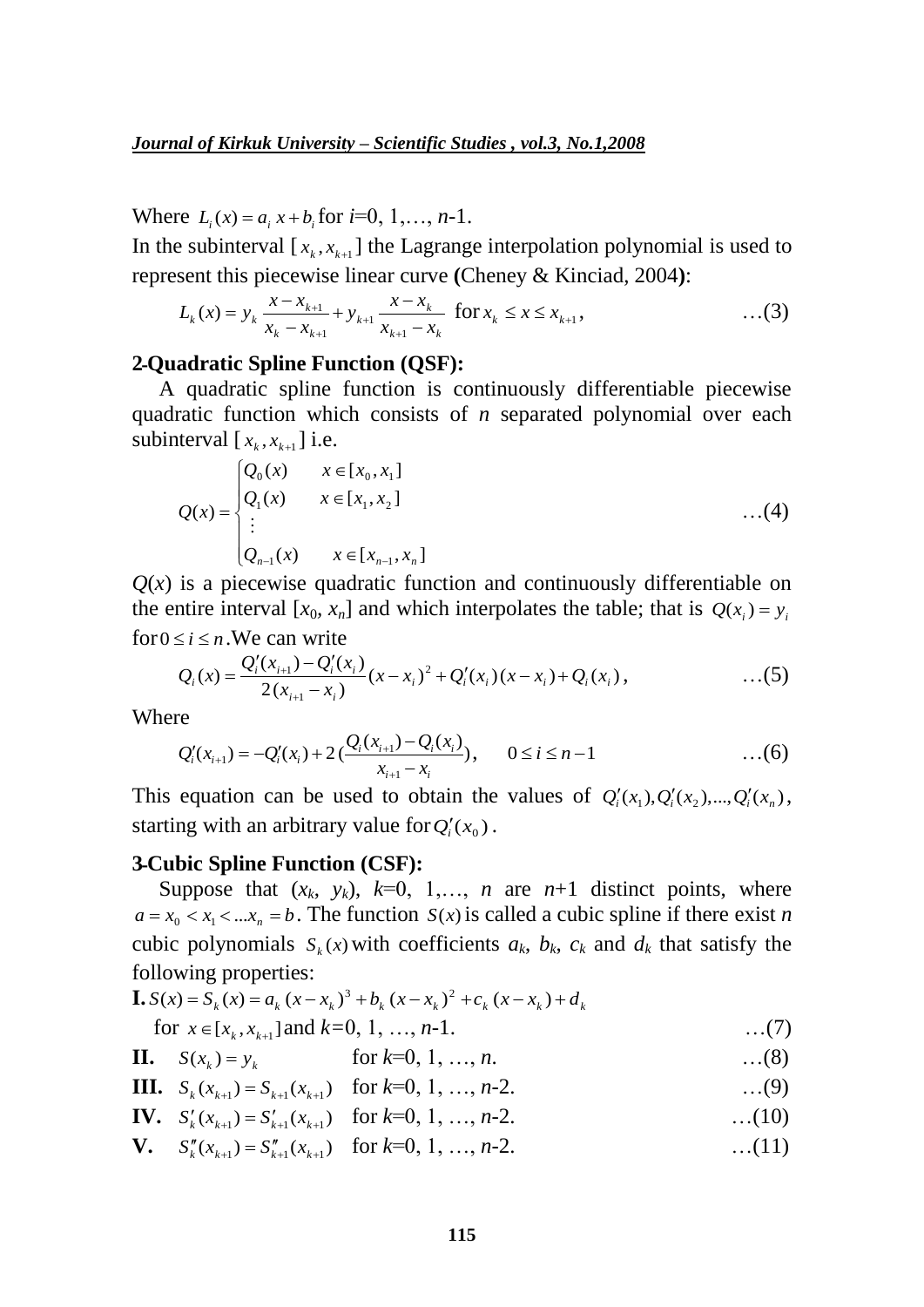Property I states that  $S(x)$  consists of *n* piecewise cubic polynomials. Property II states that the piecewise cubics interpolate the given set of data points. Property III and IV require that the piecewise cubics represent a smooth continuous function. Property V states that the second derivative of the resulting function is also continuous. There are 4*n* unknowns which are the  $a_k$ ,  $b_k$ ,  $c_k$  and  $d_k$  for  $k=0,1,...,n-1$ .

By using the above properties we get

$$
y_k = d_k \tag{12}
$$

Suppose  $M_k = S''(x_k)$ ,  $k=0, 1, ..., n-1$ . Hence we write

$$
b_k = \frac{M_k}{2}, \qquad \qquad \dots (13)
$$

$$
a_k = \frac{M_{k+1} - M_k}{6h_k}.
$$
 (14)

and

$$
c_k = \frac{y_{k+1} - y_k}{h_k} - \frac{2h_k M_k + h_k M_{k+1}}{6}.
$$
 (15)

We get

$$
h_{k-1} M_{k-1} + 2(h_{k-1} + h_k) M_k + h_k M_{k+1} = 6(\frac{y_{k+1} - y_k}{h_k} - \frac{y_k - y_{k-1}}{h_{k-1}}), \qquad \qquad \dots (16)
$$

for *k*=1, 2, …, *n*-1.

Take  $M_0 = 0$  and  $M_n = 0$ . This makes the end cubics approach linearity at extremities. This condition, called a natural spline, matches precisely to the drafting device. This technique is used very frequently.

$$
\begin{pmatrix}\n2(h_0 + h_1) & h_1 & 0 & 0 & \cdots & 0 \\
h_1 & 2(h_1 + h_2) & h_2 & 0 & \cdots & 0 \\
0 & h_2 & 2(h_2 + h_3) & h_3 & 0 & 0 \\
\vdots & \vdots & \vdots & & \vdots \\
0 & 0 & \cdots & 0 & h_{n-2} & 2(h_{n-2} + h_{n-1})\n\end{pmatrix}\n\begin{pmatrix}\nM_1 \\
M_2 \\
M_3 \\
\vdots \\
M_{n-1}\n\end{pmatrix}\n=\n\begin{pmatrix}\n\frac{y_2 - y_1}{h_1} - \frac{y_1 - y_0}{h_0} \\
\frac{y_3 - y_2}{h_2} - \frac{y_2 - y_1}{h_1} \\
\frac{y_4 - y_3}{h_3} - \frac{y_3 - y_2}{h_2} \\
\vdots \\
\frac{y_n - y_{n-1}}{h_{n-1}} - \frac{y_{n-1}}{h_{n-2}}\n\end{pmatrix}\n\quad \dots (17)
$$

# **Solutions of a SNFIES Using Spline Functions**

In this section, we use spline functions: linear, quadratic and natural cubic to find numerical solution of a **SNFIES.**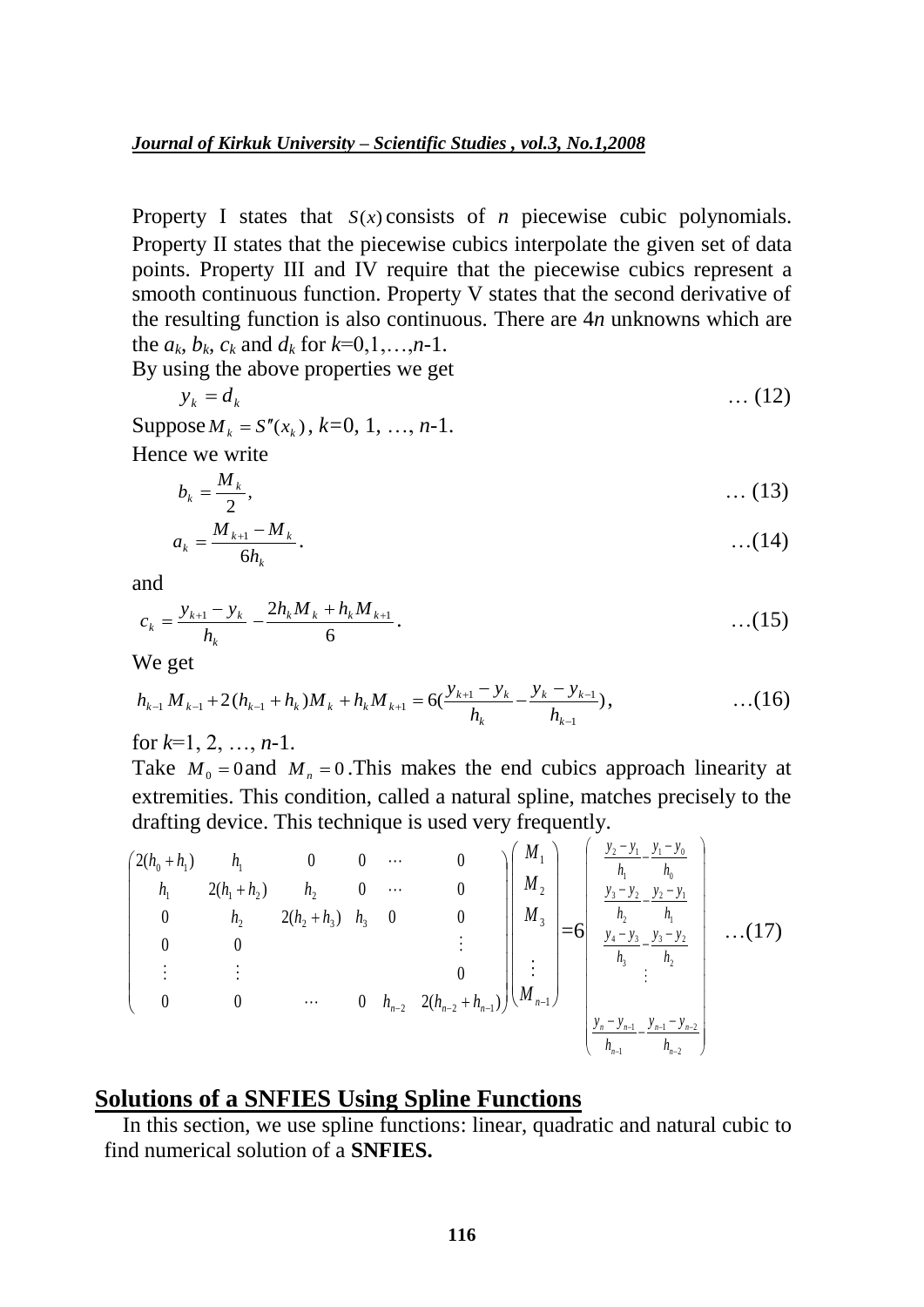To apply the spline functions divide the intervals [*a, b*] into *n* subintervals as follows:  $a = x_0 < x_1 < ... < x_n = b$ ;  $x_k = x_{k-1} + h$ ,  $k=1, 2,..., n$ where *n*  $h = \frac{b-a}{a}$ . Since  $k_i(x, t, u_1(t), u_2(t), ..., u_m(t))$  are continuous in the interval  $[x_0, x_n]$  we can write equation (1) as follows:

$$
u_i(x) = f_i(x) + \sum_{k=0}^{n-1} \int_{x_k}^{x_{k+1}} k_i(x, t, u_1(t), u_2(t), ..., u_m(t)) dt
$$
; for  $i=1, 2, ..., m$  ... (18)

**Note:** 

In this paper, evaluate the integrals directly if it's possible or numerically by using composite trapezoid method.

#### **1**ـ **Using Linear Spline Function (LSF):**

To solve equations (1), suppose in the interval  $[x_k, x_{k+1}]$ 

$$
u_i(x) = L_{ik} \frac{x - x_{k+1}}{x_k - x_{k+1}} + L_{i,k+1} \frac{x - x_k}{x_{k+1} - x_k}, \qquad \qquad \dots (19)
$$

where  $L_{ik} = u_i(x_k)$  and  $L_{i,k+1} = u_i(x_{k+1})$ ; for  $i=1, 2, ..., m$ ;  $k=0,1, ..., n-1$ . Substituting equation (19) into equation (18) we get:

$$
u_i(x) = f_i(x) + \sum_{k=0}^{n-1} \int_{x_k}^{x_{k+1}} k_i(x, t, L_{1k} \frac{x_{k+1} - t}{h} + L_{1, k+1} \frac{t - x_k}{h}, L_{2k} \frac{x_{k+1} - t}{h} + L_{2, k+1} \frac{t - x_k}{h}, ...,
$$
  

$$
L_{mk} \frac{x_{k+1} - t}{h} + L_{m, k+1} \frac{t - x_k}{h} dt; \text{ for } i = 1, 2, ..., m.
$$
...(20)

In equation (20) replace *x* by  $x_0, x_1, ..., x_n$  for each *i*; we get V equations in the V unknowns where  $V=m(n+1)$ . Solve the resulting nonlinear system by using modified Newton-Raphson method to find the unknowns. Substituted the values of  $L_{10}, L_{11},...L_{1n}, L_{20}, L_{21},..., L_{2n},...,L_{m0}$  $L_{m1},..., L_{mn}$  in the equation (19), we get the approximation solution of (1).

#### **The Algorithm LSF:**

**Step (1):** Input *n* (number of subintervals). Set *n*  $h = \frac{b-a}{a}$ ,  $x_k = x_{k-1} + h$ ; for  $k=1, 2, ..., n$ , and divide the interval [a, b] into *n* subintervals  $a = x_0 < x_1 < ... < x_n = b$ .

**Step** (2): In (20) put  $x = x_k$  we get

$$
L_{ik} = f_i(x_k) + \sum_{k=0}^{n-1} \int_{x_k}^{x_{k+1}} k_i(x_k, t, L_{1k} \frac{x_{k+1} - t}{h} + L_{1,k+1} \frac{t - x_k}{h}, L_{2k} \frac{x_{k+1} - t}{h}
$$
  
+  $L_{2,k+1} \frac{t - x_k}{h}, ..., L_{mk} \frac{x_{k+1} - t}{h} + L_{m,k+1} \frac{t - x_k}{h} dt$ , for  $i=1, 2, ..., m$ .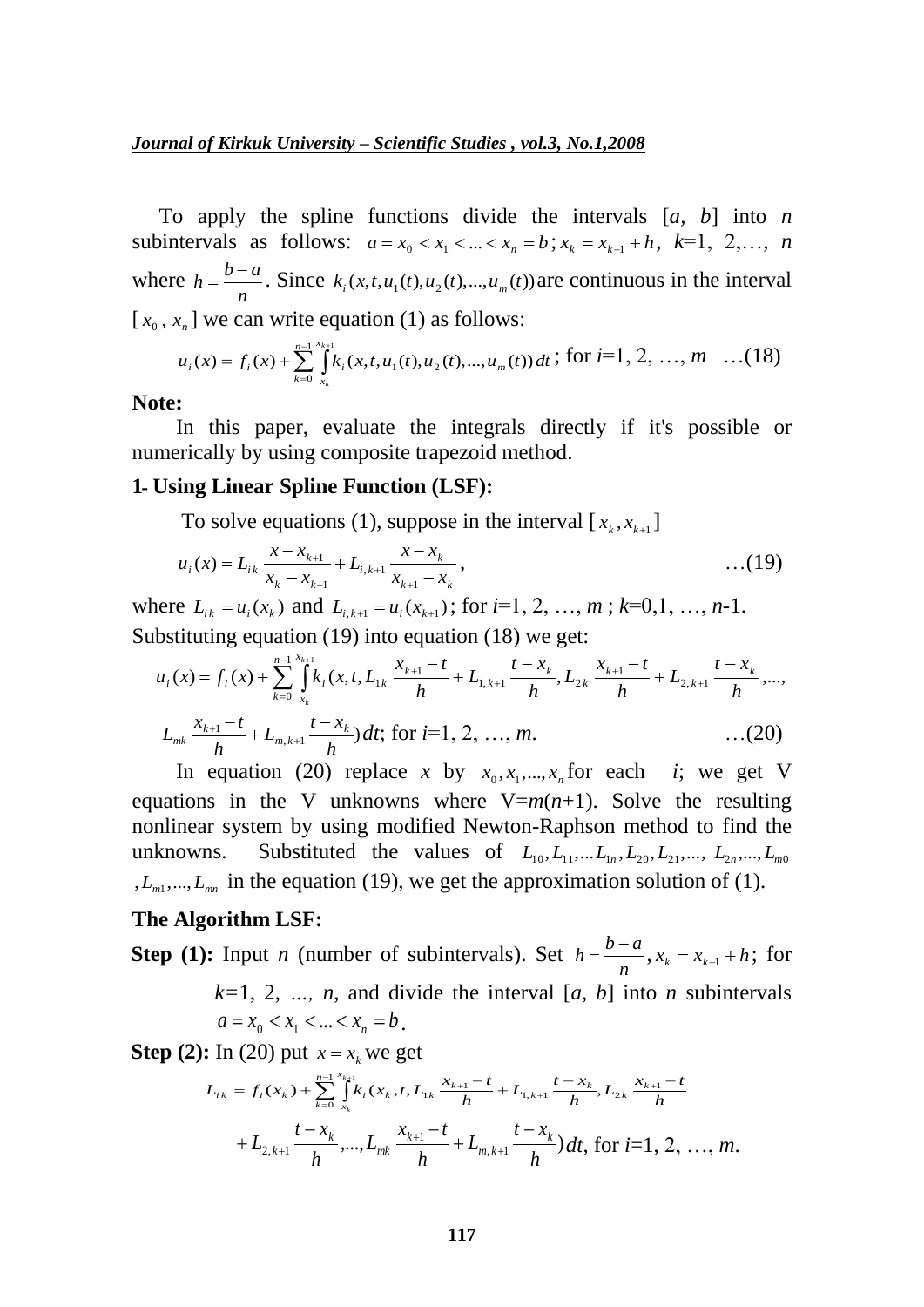**Step(3):** Solve a nonlinear system in step (2) to find the unknowns  $L_{10}, L_{11},...L_{1n}, L_{20}, L_{21},..., L_{2n},..., L_{m0}, L_{m1},..., L_{mn}$ by using modified Newton-Raphson method, and put the resulting values in equation (19) to get the approximation solution of (1).

#### **2ـ Using Quadratic Spline Functions (QSF):**

In each subintervals  $[x_k, x_{k+1}]$ , suppose that

$$
u_i(x) = \frac{Q_i'(x_{k+1}) - Q_i'(x_k)}{2h}(x - x_k)^2 + Q_i'(x_k)(x - x_k) + Q_i(x_k), \qquad \qquad \dots (21)
$$

for  $i=1, 2, ..., m$ ; where  $Q_i(x_k) = u_i(x_k)$ ,  $k=0, 1, ..., n-1$ . Substituting equation (21) into equation (18) we get

$$
u_i(x) = f_i(x) + \sum_{k=0}^{n-1} \int_{x_k}^{x_{k+1}} k_i(x, t, \frac{Q_1'(x_{k+1}) - Q_1'(x_k)}{2h} (t - x_k)^2 + Q_1'(x_k)(t - x_k) + Q_1(x_k),
$$
  

$$
\frac{Q_2'(x_{k+1}) - Q_2'(x_k)}{2h} (t - x_k)^2 + Q_2'(x_k)(t - x_k) + Q_2(x_k) + \dots,
$$
  

$$
\frac{Q_m'(x_{k+1}) - Q_m'(x_k)}{2h} (t - x_k)^2 + Q_m'(x_k)(t - x_k) + Q_m(x_k) dt; \qquad \dots (22)
$$

for *i*=1, 2, …,*m*.

Where  $Q_i(x_k)$ , for  $i=1, 2, \ldots, m$  and  $k=1, 2, \ldots, n$  is given by the equation (6). Replacing *x* by  $x_0, x_1, \ldots, x_n$  in equation (22) respectively for each *i*=1, 2, ..., *m* we get a nonlinear system of V equations in the V unknowns  $Q_1(x_0)$ ,  $Q_1(x_1),...,Q_1(x_n),Q_2(x_0),Q_2(x_1),...,Q_2(x_n),...,Q_m(x_0),Q_m(x_1),Q_m(x_n).$ 

Solve the resulting nonlinear system by using modified Newton-Raphson method to get the approximation solution of equation (1). **Note:** 

In this subsection, for QSF we choose

$$
Q'_{i}(x_{0}) = \begin{cases} f'_{i}(x_{0}) & \text{if } \frac{\partial k_{i}(x,t, u_{1}(t), u_{2}(t),..., u_{m}(t))}{\partial x} \Big|_{x=x_{0}} = 0\\ 0 & \text{otherwise} \end{cases}
$$
...(23)  
for *i*=1, 2, ..., *m*.

#### **The Algorithm QSF:**

**Step (1):** Input *n* (number of subintervals). Set *n*  $h = \frac{b-a}{a}$ ; and  $x_k = x_{k-1} + h$ , for  $k=1, 2, ..., n$ , and divide the interval [a, b] into *n* subintervals  $a = x_0 < x_1 < ... < x_n = b$ .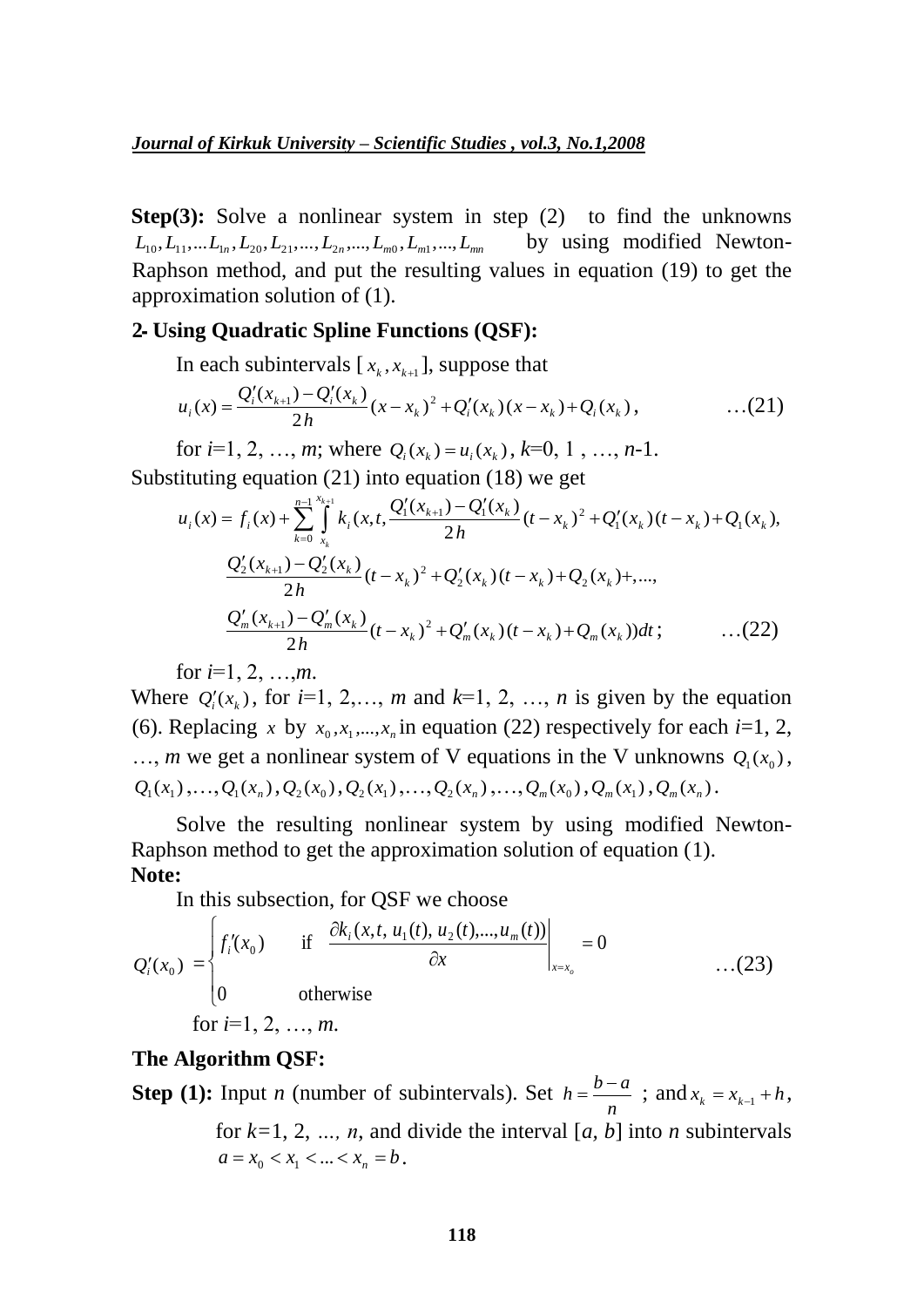**Step (2):** In the equation (6) compute  $Q_i^r(x_{k+1})$ , for  $k=0, 1, ..., n-1$ ;  $i=1, 2, ..., m$ .

Step (3): In equation (22) replacing *x* by  $x_k$  for  $k=0, 1, ..., n-1$ , we get a nonlinear system of V equations in the V unknowns  $Q_1(x_0)$ ,  $Q_1(x_1)$ ,

...,  $Q_1(x_n)$ ,  $Q_2(x_0)$ ,  $Q_2(x_1)$ ,...,  $Q_2(x_n)$ ,...,  $Q_m(x_0)$ ,  $Q_m(x_1)$ , ...,  $Q_m(x_n)$ .

**Step (4):** Solve the resulting nonlinear system in step (3) by using modified Newton-Raphson method, then substitute the results in the equation (21) to get the approximation solution of the equation (1).

#### **3ـ Using Cubic Spline Functions (CSF):**

 $=\frac{S_{i,k+1}-S_{ik}}{S_{i,k}}-\frac{2n\pi}{s_{i,k}+n\pi i_{k}}$ 

 $c_{ik} = \frac{b_{i,k+1} - b_{ik}}{l} - \frac{b_{i,k} + b_{i,k+1}}{l}$ 

*h*

In each subintervals  $[x_k, x_{k+1}]$ , suppose

$$
u_i(x) = a_{ik} (x - x_k)^3 + b_{ik} (x - x_k)^2 + c_{ik} (x - x_k) + S_{ik}
$$
...(24)  
where  

$$
a_{ik} = \frac{M_{i,k+1} - M_{ik}}{6h},
$$

$$
b_{ik} = \frac{M_{ik}}{2}
$$

$$
c_{ik} = \frac{S_{i,k+1} - S_{ik}}{2} - \frac{2hM_{ik} + hM_{i,k+1}}{2},
$$

and

*i k*

$$
S_{ik} = S_i(x_k) = u_i(x_k)
$$
 for  $k=0, 1, ..., n; i=1, 2, ..., m$ .

6

For finding the values of  $M_{i0}$ ,  $M_{i1}$ ,  $M_{1n}$ , rewrite the system (17) as follows

$$
\begin{pmatrix}\n4h & h & 0 & 0 & \cdots & 0 \\
h & 4h & h & 0 & \cdots & 0 \\
0 & h & 4h & h & 0 & \vdots \\
0 & & & & & 0 \\
\vdots & & & & & 0 \\
0 & & & & & 0 \\
\vdots & & & & & 0 \\
0 & 0 & \cdots & 0 & h & 4h\n\end{pmatrix}\n\begin{pmatrix}\nM_{i1} \\
M_{i2} \\
M_{i3} \\
\vdots \\
M_{i,n-1}\n\end{pmatrix}\n=\n\begin{pmatrix}\nS_{i2} - 2S_{i1} + S_{i0} \\
S_{i3} - 2S_{i2} + S_{i1} \\
S_{i4} - 2S_{i3} + S_{i2} \\
\vdots \\
S_{in} - 2S_{i,n-1} + S_{i,n-2}\n\end{pmatrix},\n\tag{25}
$$

where  $M_{i0} = M_{i n} = 0$  and  $h = h_0 = h_1 = ... = h_n$ , then solve the system (25). Substituting (24) into the equation (18) we get:

$$
u_i(x) = f_i(x) + \sum_{k=0}^{n-1} \int_{x_k}^{x_{k+1}} k_i (x, t, a_{1k} (t - x_k)^3 + b_{1k} (t - x_k)^2 + c_{1k} (x - x_k) + S_{1k},
$$
  
\n
$$
a_{2k} (t - x_k)^3 + b_{2k} (t - x_k)^2 + c_{2k} (t - x_k) + S_{2k} + \dots, a_{mk} (t - x_k)^3 + b_{mk} (t - x_k)^2 + c_{mk} (t - x_k) + S_{mk} dt; \text{ for } i = 1, 2, \dots, m
$$
...(26)

In equation (26), put  $x = x_k$ , for  $k=0, 1, ..., n$  to get: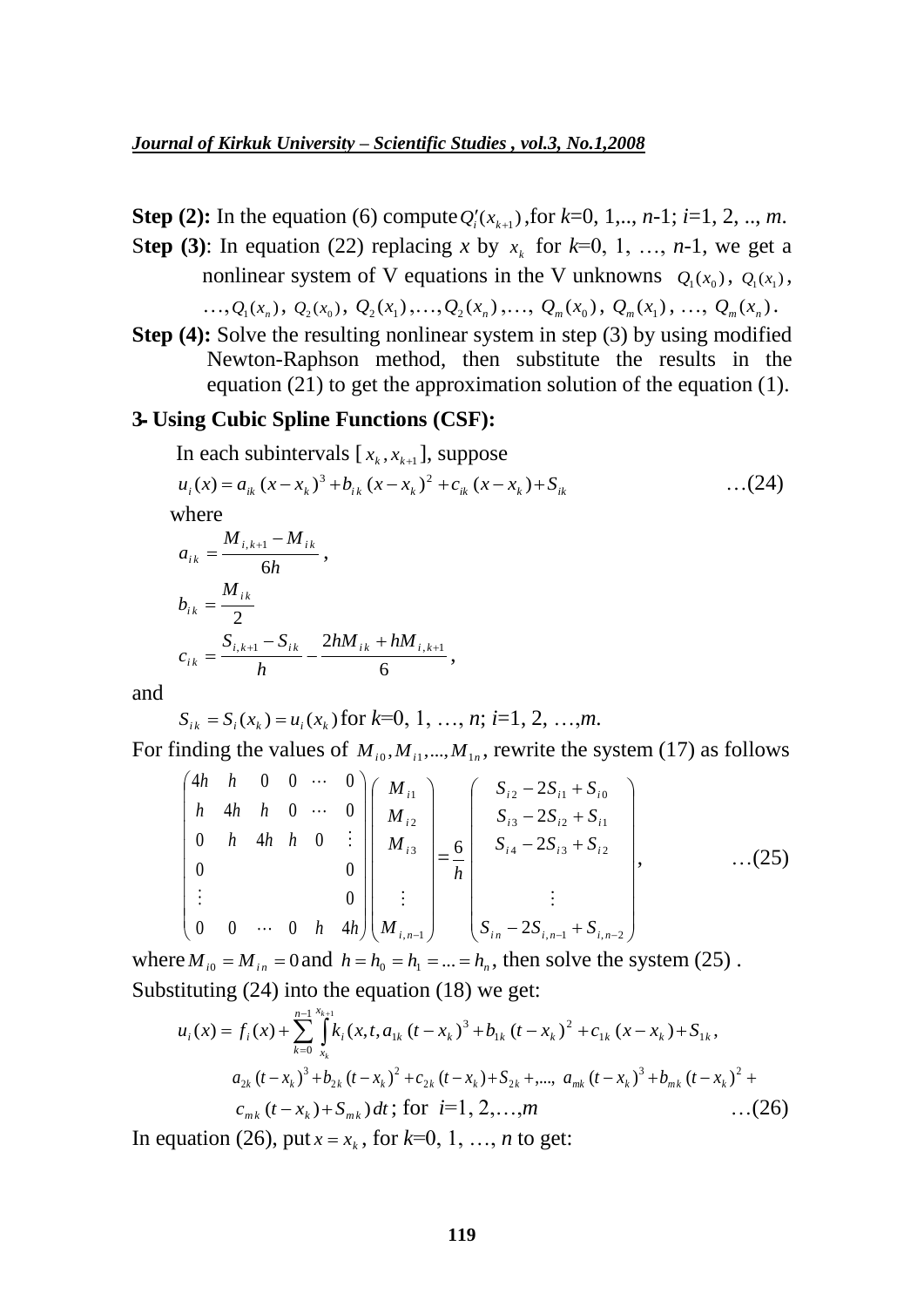*Journal of Kirkuk University – Scientific Studies , vol.3, No.1,2008*

$$
S_{ik} = f_i(x_k) + \sum_{k=0}^{n-1} \int_{x_k}^{x_{k+1}} k_i(x_k, t, a_{1k} (t - x_k)^3 + b_{1k} (t - x_k)^2 + c_{1k} (x - x_k) + S_{1k},
$$
  
\n
$$
a_{2,k} (t - x_k)^3 + b_{2,k} (t - x_k)^2 + c_{2,k} (t - x_k) + S_{2,k} + \dots,
$$
  
\n
$$
a_{mk} (t - x_k)^3 + b_{mk} (t - x_k)^2 + c_{mk} (t - x_k) + S_{mk} dt.
$$
...(27)

Solve a nonlinear system (27) of V equations in the V unknowns  $S_{10}$ ,  $S_{11}$ , ...,  $S_{1n}$ ,  $S_{20}$ ,  $S_{21}$ , ...,  $S_{2n}$ , ...,  $S_{m0}$ ,  $S_{m1}$ , ...,  $S_{mn}$  by using modified Newton-Raphson method. Substitute the values in the equation (24), to get the approximation solution of (1).

#### **The Algorithm CSF:**

**Step(1):** Input *n* (number of subintervals). Set *n*  $h = \frac{b-a}{s}$ ;  $x_k = x_{k-1} + h$ ,  $k=1$ ,

2,…, *n*, and divide the interval [*a, b*] into *n* subintervals

$$
a = x_0 < x_1 < \ldots < x_n = b \, .
$$

**Step(2):** Put  $M_{i1} = M_{in} = 0$ ; for  $i=1, 2, ..., m$ .

- **Step(3):** Solve a linear system (25) to find the values of  $M_{i1}$ ,  $M_{i2}$ , ..., $M_{i, n-1}$  with respect to  $S_{i0}$ ,  $S_{i1}$ , ..., $S_{i n}$ ; for  $i=1, 2, ..., m$ .
- Step(4): In the equation (26), put  $x = x_k$  for  $k=0,1,...,n$  to get the equation (27).
- **Step(5):** Solve the resulting nonlinear system in step (4) by using modified Newton-Raphson method, and then substitute the values of  $S_{10}$ ,  $S_{11}, ..., S_{1n}, S_{20}, S_{21}, ..., S_{2n}, ..., S_{m0}, S_{m1}, ..., S_{mn}$  in the equation (24) to get an approximation solution of (1).

#### **Illustrative Examples**

In this section, three examples presented for conforming the methods. In each example, we calculate the least-square error and the running times of the program for each method.

#### **Note:**

- 1. In modified Newton-Raphson method we choose tolerance  $(\varepsilon) = 10^{-7}$ .
- 2. We choose the length of each subintervals *h*=0.1, i.e. *n*=10.
- 3. In **QSF,** use the equation (23) to choose the initial value  $Q_i'(x_0)$ .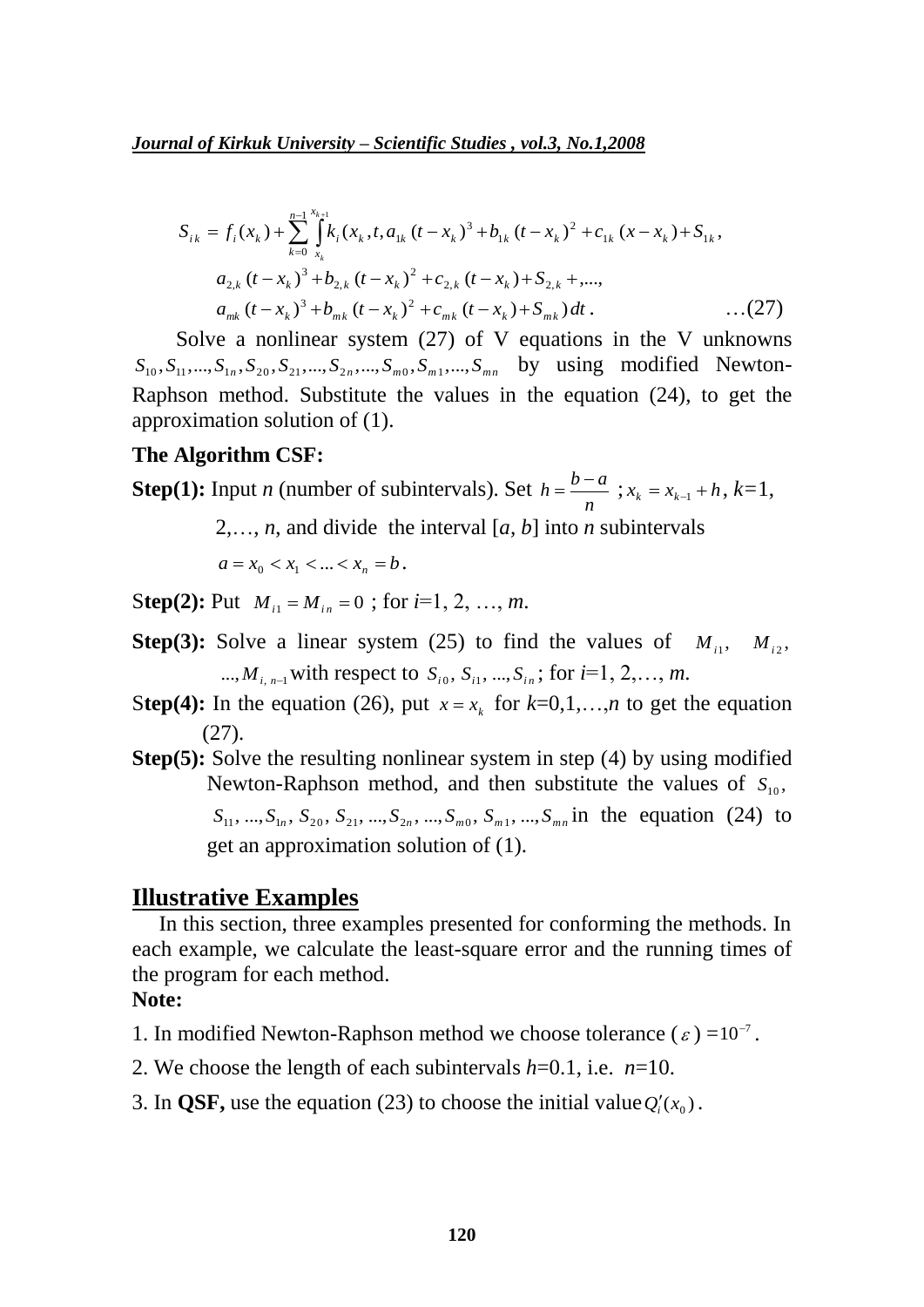# **Example 1:** (**Babolian et. al, 2004**)

Consider the following SNFIES:

$$
u_1(x) = x - \frac{5}{18} + \int_0^1 \frac{1}{3} (u_1(t) + u_2(t)) dt
$$
  

$$
u_2(x) = x^2 - \frac{2}{9} + \int_0^1 \frac{1}{3} (u_1^2(t) + u_2(t)) dt,
$$

with the exact solutions  $u_1(x) = x$  and  $u_2(x) = x^2$ 

**Solution:** When applying the algorithms LSF, QSF and CSF, we get the following results:

Table (1) shows a comparison between the exact solutions *x* and the numerical solution  $u_1(x)$ , of Example 1.

|                     | Exact    | Approximate solution by |             |             |  |
|---------------------|----------|-------------------------|-------------|-------------|--|
| $\boldsymbol{\chi}$ | solution | <b>LSF</b>              | QSF         | CSF         |  |
| 0.05                | 0.05     | 0.051667151             | 0.049999996 | 0.050096223 |  |
| 0.15                | 0.15     | 0.151667590             | 0.149999997 | 0.150096224 |  |
| 0.25                | 0.25     | 0.251667590             | 0.249999997 | 0.250096224 |  |
| 0.35                | 0.35     | 0.351667590             | 0.349999997 | 0.350096224 |  |
| 0.45                | 0.45     | 0.451667590             | 0.449999997 | 0.450096224 |  |
| 0.55                | 0.55     | 0.551667591             | 0.549999998 | 0.550096225 |  |
| 0.65                | 0.65     | 0.651667591             | 0.649999998 | 0.650096225 |  |
| 0.75                | 0.75     | 0.751667591             | 0.749999998 | 0.750096225 |  |
| 0.85                | 0.85     | 0.851667591             | 0.849999998 | 0.850096225 |  |
| 0.95                | 0.95     | 0.951667591             | 0.949999998 | 0.950096225 |  |
| L.S.E               |          | 2.7808e-005             | 2.0278e-018 | 9.2592e-008 |  |
| R.T                 |          | 00:00:17                | 00:00:34    | 00:00:20    |  |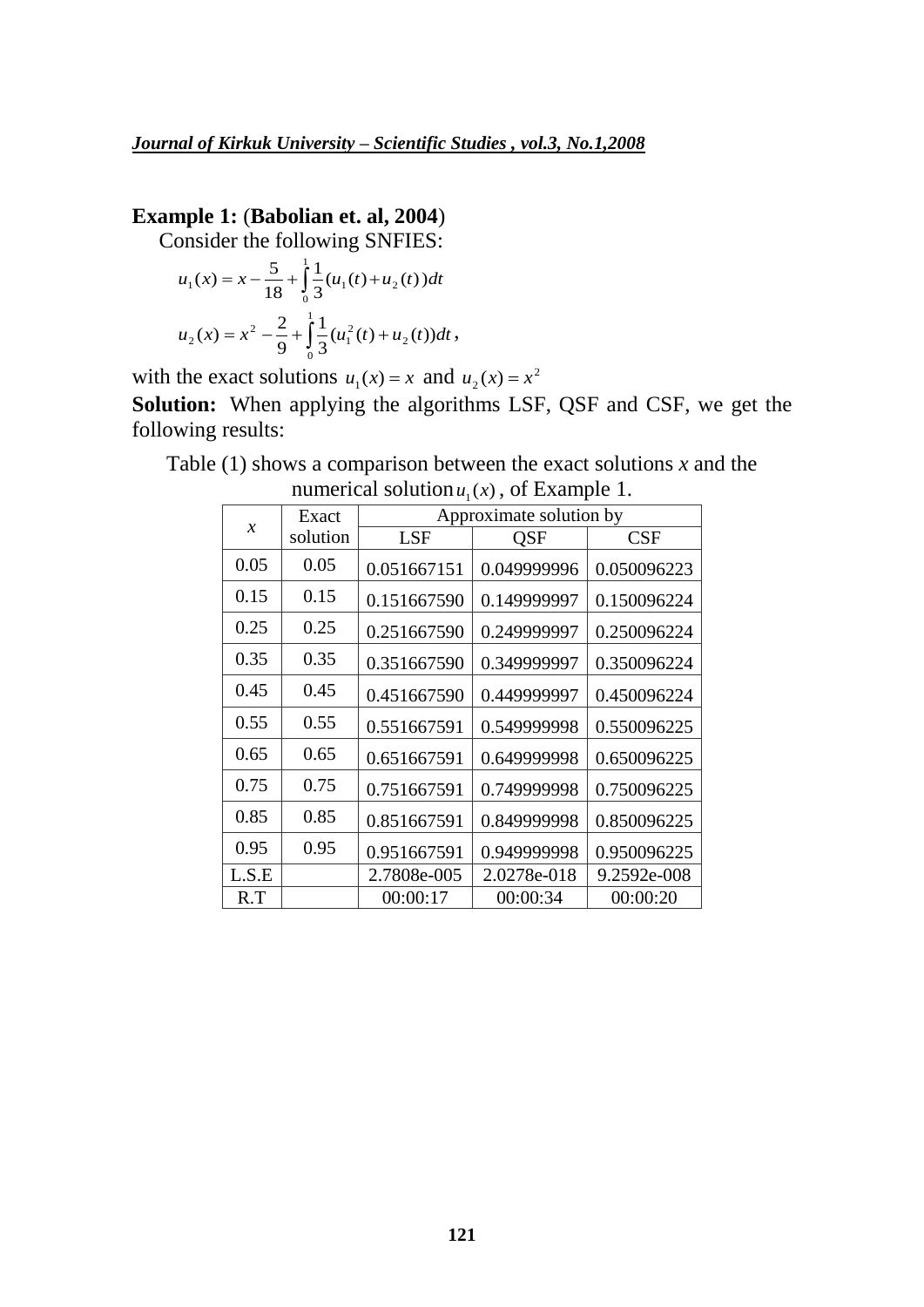| $\mathbf x$ | Exact    | Approximate solution by |             |             |  |
|-------------|----------|-------------------------|-------------|-------------|--|
|             | solution | <b>LSF</b><br>QSF       |             | <b>CSF</b>  |  |
| 0.05        | 0.0025   | 0.006668105             | 0.002499997 | 0.003511282 |  |
| 0.15        | 0.0225   | 0.026668517             | 0.022499997 | 0.022351061 |  |
| 0.25        | 0.0625   | 0.066668517             | 0.062499997 | 0.062661835 |  |
| 0.35        | 0.1225   | 0.126668517             | 0.122499997 | 0.122578962 |  |
| 0.45        | 0.2025   | 0.206668517             | 0.202499997 | 0.202599681 |  |
| 0.55        | 0.3025   | 0.306668518             | 0.302499998 | 0.302599681 |  |
| 0.65        | 0.4356   | 0.426668518             | 0.422499997 | 0.422578963 |  |
| 0.75        | 0.5625   | 0.566668518             | 0.562499998 | 0.562661836 |  |
| 0.85        | 0.7225   | 0.726668518             | 0.722499998 | 0.722351063 |  |
| 0.95        | 0.9025   | 0.906668518             | 0.902499999 | 0.903511284 |  |
| L.S.E       |          | 1.7376e-004             | 7.9943e-019 | 2.1744e-006 |  |
| R.T         |          | 00:00:17                | 00:00:34    | 00:00:20    |  |

Table (2): shows a comparison between the exact solutions  $x^2$  and the numerical solution  $u_2(x)$  of Example 1.

## **Example 2:**

Consider the **SNFIES**:

$$
u_1(x) = \sin(x) - 0.5e + \frac{7}{8} + \int_0^1 0.5(\frac{t^2}{t + e^t})u_2^2(t) dt
$$
  

$$
u_2(x) = x + e^x + \cos(1) - 1 + \int_0^1 u_1(t) dt,
$$

with the exact solution  $u_1(x) = \sin(x)$  and  $u_2(x) = x + e^x$ .

#### **Solution:**

 When applying the algorithms LSF, QSF and CSF, we get the following results: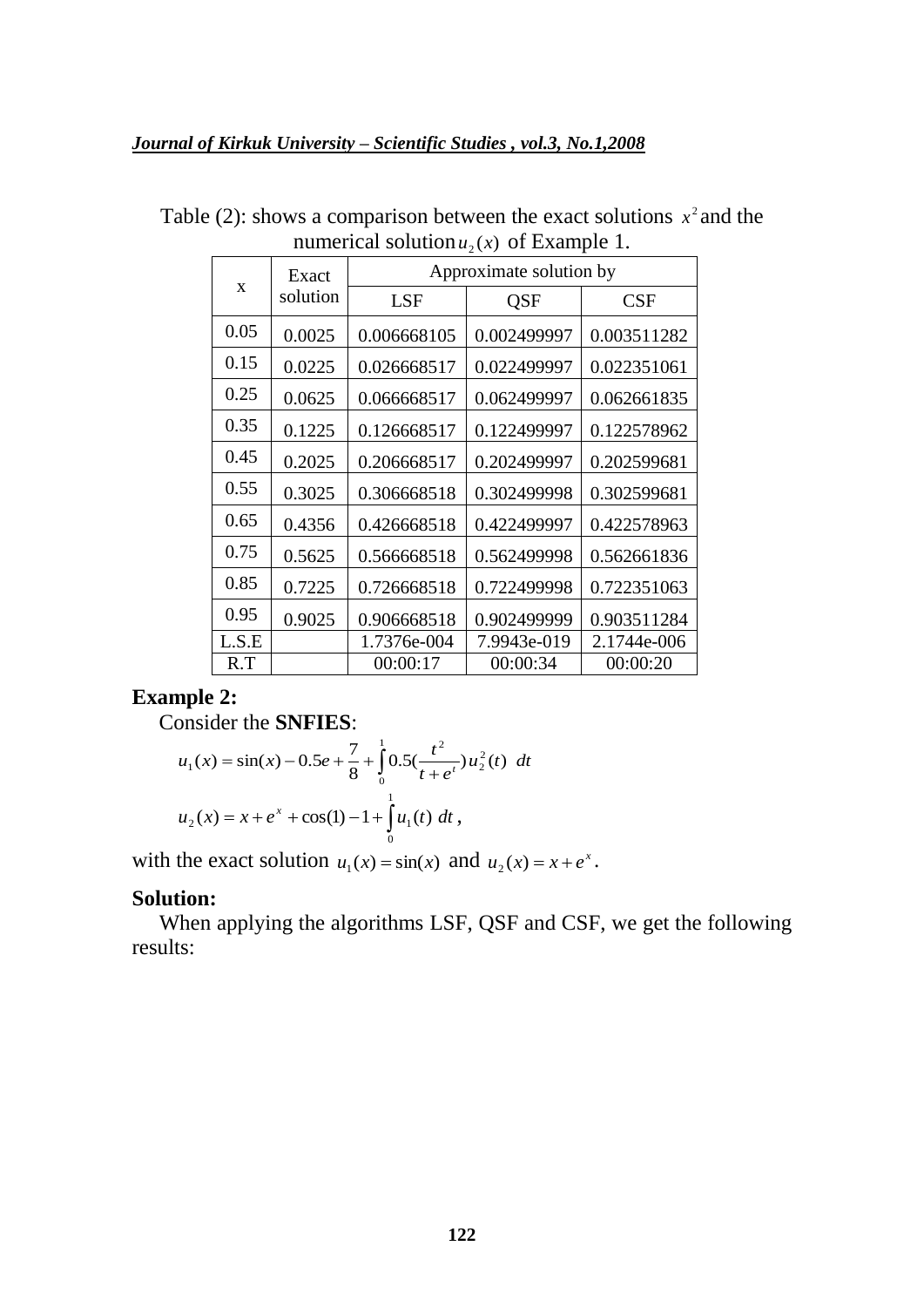| $\chi$ |       | Exact       | Approximate solution by |             |             |  |  |
|--------|-------|-------------|-------------------------|-------------|-------------|--|--|
|        |       | solution    | <b>LSF</b>              | QSF         | CSF         |  |  |
|        | 0.05  | 0.049979169 | 0.056713619             | 0.056755265 | 0.056776071 |  |  |
|        | 0.15  | 0.149438132 | 0.156048285             | 0.156256015 | 0.156234994 |  |  |
|        | 0.25  | 0.247403959 | 0.253891680             | 0.254180210 | 0.254200844 |  |  |
|        | 0.35  | 0.342897807 | 0.349266186             | 0.349715841 | 0.349694487 |  |  |
|        | 0.45  | 0.434965534 | 0.441218852             | 0.441741931 | 0.441762864 |  |  |
|        | 0.55  | 0.522687228 | 0.528830917             | 0.529505403 | 0.529482018 |  |  |
|        | 0.65  | 0.605186405 | 0.611226992             | 0.611962936 | 0.611990572 |  |  |
|        | 0.75  | 0.681638760 | 0.687583801             | 0.688457059 | 0.688407829 |  |  |
|        | 0.85  | 0.751280405 | 0.757138412             | 0.758057050 | 0.758180367 |  |  |
|        | 0.95  | 0.813415504 | 0.819195859             | 0.820233907 | 0.819826884 |  |  |
|        | L.S.E |             | 3.8810e-004             | 4.6490e-005 | 4.5799e-004 |  |  |
|        | R.T   |             | 00:00:13                | 00:00:44    | 00:00:17    |  |  |

Table  $(3)$ : shows a comparison between the exact solution  $sin(x)$  and the numerical solution  $u_1(x)$  of Example 2.

Table (4): shows a comparison between the exact solutions  $x^2$  and the numerical solution  $u_2(x)$  of Example 2.

|               | Exact       | Approximate solution by |             |             |  |  |
|---------------|-------------|-------------------------|-------------|-------------|--|--|
| $\mathcal{X}$ | solution    | <b>LSF</b>              | QSF         | CSF         |  |  |
| 0.05          | 1.101271096 | 1.108999223             | 1.107706493 | 1.108141727 |  |  |
| 0.15          | 1.311834242 | 1.319700602             | 1.318228101 | 1.318125246 |  |  |
| 0.25          | 1.534025416 | 1.542044547             | 1.540460996 | 1.540471546 |  |  |
| 0.35          | 1.769067548 | 1.777255517             | 1.775461609 | 1.775472610 |  |  |
| 0.45          | 2.018312185 | 2.026686749             | 2.024747987 | 2.024726183 |  |  |
| 0.55          | 2.283253017 | 2.291833801             | 2.289647324 | 2.289672107 |  |  |
| 0.65          | 2.565540829 | 2.574349520             | 2.571976902 | 2.571930360 |  |  |
| 0.75          | 2.867000016 | 2.876060584             | 2.873394623 | 2.873502406 |  |  |
| 0.85          | 3.189646851 | 3.198985786             | 3.196083257 | 3.195727052 |  |  |
| 0.95          | 3.535709659 | 3.545356236             | 3.542104631 | 3.543365414 |  |  |
| L.S.E         |             | 7.3667e-004             | 4.0895e-005 | 4.3039e-004 |  |  |
| R.T           |             | 00:00:13                | 00:00:44    | 00:00:17    |  |  |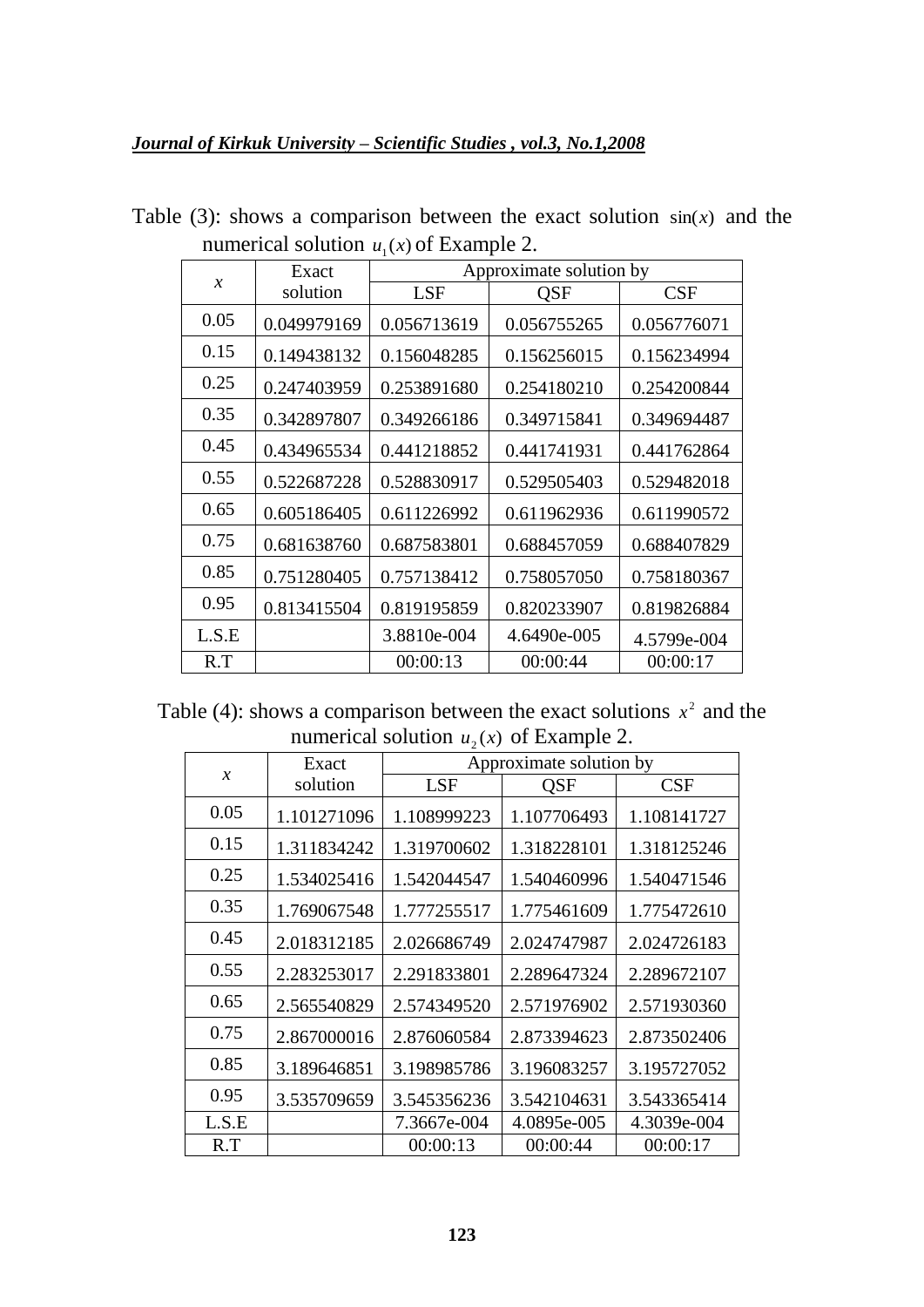## **Example 3:**

Consider the following system

$$
u_1(x) = \frac{x}{2} - \frac{1}{4} + \int_0^1 [x u_1(t) + t u_2(t)] dt
$$
  

$$
u_2(x) = x^2 - \frac{2}{9} + \int_0^1 \frac{1}{3} (u_3^2(t) + u_2(t)) dt
$$
  

$$
u_3(x) = x - \frac{2}{15} + \int_0^1 \frac{1}{5} (u_1(t) u_3(t) + u_2(t)) dt,
$$

with the exact solution  $u_1(x) = x$ ,  $u_2(x) = x^2$  and  $u_3(x) = x$ .

### **Solution:**

When applying the algorithms LSF, QSF and CSF, we get the following results:

Table (5): shows a comparison between the exact solution  $x$  and the numerical solution  $u_1(x)$  of Example 3.

| $\boldsymbol{\chi}$ | Exact    | Approximate solution by |             |             |  |
|---------------------|----------|-------------------------|-------------|-------------|--|
|                     | solution | <b>LSF</b><br>QSF       |             | CSF         |  |
| 0.05                | 0.05     | 0.051669159             | 0.025059012 | 0.050096332 |  |
| 0.15                | 0.15     | 0.151972642             | 0.175075872 | 0.150113847 |  |
| 0.25                | 0.25     | 0.252276126             | 0.225081492 | 0.250131362 |  |
| 0.35                | 0.35     | 0.352579609             | 0.375098353 | 0.350148876 |  |
| 0.45                | 0.45     | 0.452883093             | 0.425103973 | 0.450166391 |  |
| 0.55                | 0.55     | 0.553186576             | 0.575120833 | 0.550183906 |  |
| 0.65                | 0.65     | 0.653490060             | 0.625126454 | 0.650201421 |  |
| 0.75                | 0.75     | 0.753793544             | 0.775143315 | 0.750218936 |  |
| 0.85                | 0.85     | 0.854097027             | 0.825148935 | 0.850236452 |  |
| 0.95                | 0.95     | 0.954400511             | 0.975165796 | 0.950253967 |  |
| L.S.E               |          | 4.9159e-005             | 0.006254352 | 3.3208e-007 |  |
| R.T                 |          | 00:00:18                | 00:00:23    | 00:01:03    |  |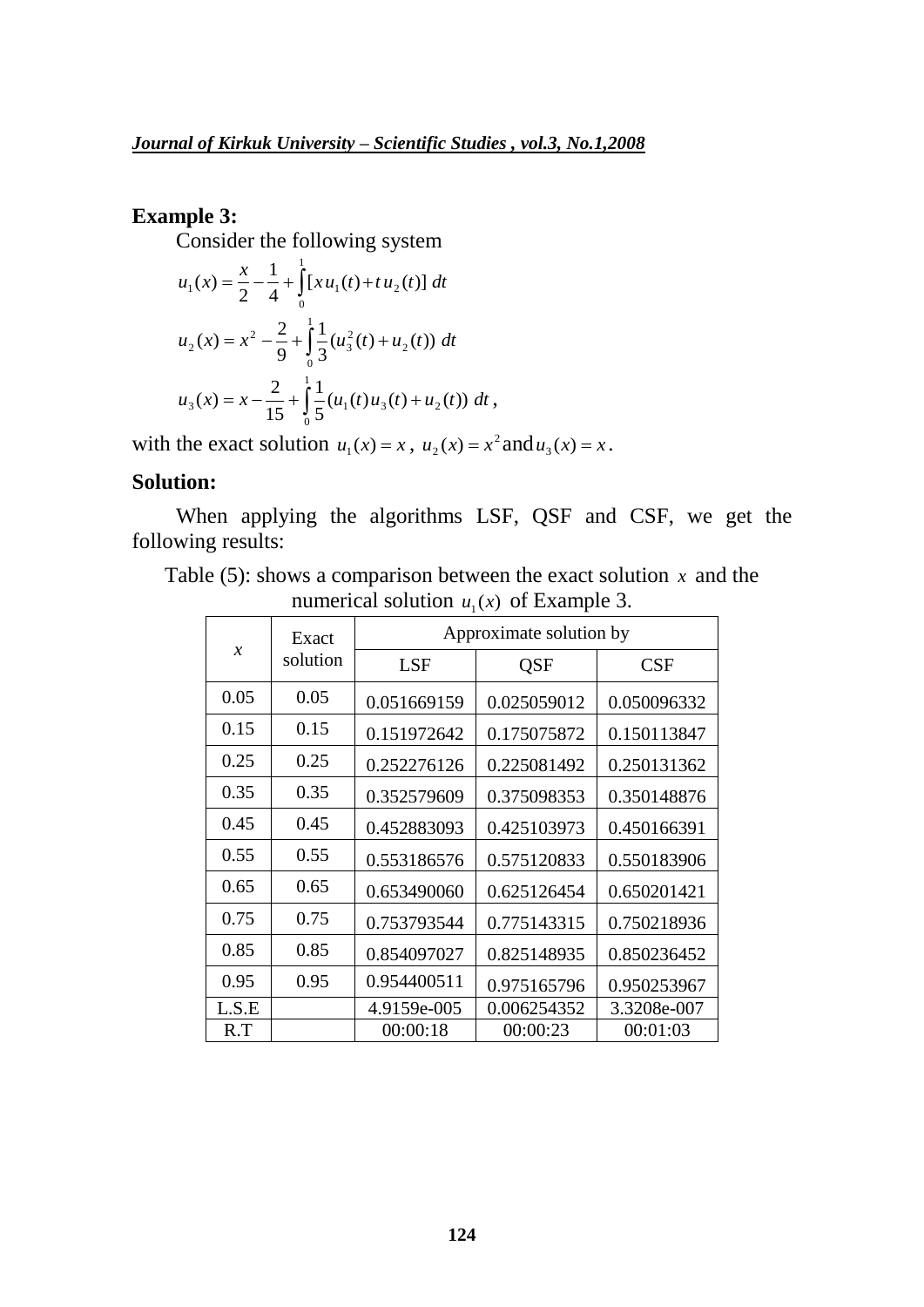| $\boldsymbol{\chi}$ | Exact    | Approximate solution by |             |             |  |
|---------------------|----------|-------------------------|-------------|-------------|--|
|                     | solution | <b>LSF</b><br>QSF       |             | CSF         |  |
| 0.05                | 0.0025   | 0.006368169             | 0.002612405 | 0.003493982 |  |
| 0.15                | 0.0225   | 0.026368169             | 0.022612405 | 0.022333761 |  |
| 0.25                | 0.0625   | 0.066368170             | 0.062612405 | 0.062644535 |  |
| 0.35                | 0.1225   | 0.126368170             | 0.122612405 | 0.122561662 |  |
| 0.45                | 0.2025   | 0.206368170             | 0.202612405 | 0.202582380 |  |
| 0.55                | 0.3025   | 0.306368170             | 0.302612405 | 0.302582381 |  |
| 0.65                | 0.4356   | 0.426368170             | 0.422612405 | 0.422561662 |  |
| 0.75                | 0.5625   | 0.566368170             | 0.562612405 | 0.562644536 |  |
| 0.85                | 0.7225   | 0.726368170             | 0.722612405 | 0.722333762 |  |
| 0.95                | 0.9025   | 0.906368170             | 0.902612405 | 0.903493983 |  |
| L.S.E               |          | 1.0473e-004             | 1.2634e-007 | 2.0942e-006 |  |
| R.T                 |          | 00:00:18                | 00:00:23    | 00:01:03    |  |

Table (6): shows a comparison between the exact solution  $x^2$  and the numerical solution  $u_2(x)$  of Example 3.

Table  $(7)$  shows a comparison between the exact solution  $x$  and the numerical solution  $u_3(x)$  of Example 3.

|               | Exact    | Approximate solution by  |             |             |  |  |
|---------------|----------|--------------------------|-------------|-------------|--|--|
| $\mathcal{X}$ | solution | <b>LSF</b><br><b>OSF</b> |             | CSF         |  |  |
| 0.05          | 0.05     | 0.051068532              | 0.050224760 | 0.050061628 |  |  |
| 0.15          | 0.15     | 0.151068532              | 0.150224760 | 0.150061628 |  |  |
| 0.25          | 0.25     | 0.251068532              | 0.250224760 | 0.250061628 |  |  |
| 0.35          | 0.35     | 0.351068532              | 0.350224761 | 0.350061628 |  |  |
| 0.45          | 0.45     | 0.451068532              | 0.450224761 | 0.450061629 |  |  |
| 0.55          | 0.55     | 0.551068532              | 0.550224761 | 0.550061629 |  |  |
| 0.65          | 0.65     | 0.651068533              | 0.650224761 | 0.650061629 |  |  |
| 0.75          | 0.75     | 0.751068533              | 0.750224761 | 0.750061629 |  |  |
| 0.85          | 0.85     | 0.851068533              | 0.850224761 | 0.850061629 |  |  |
| 0.95          | 0.95     | 0.951068533              | 0.950224761 | 0.950061629 |  |  |
| L.S.E         |          | 7.9923e-006              | 5.0517e-007 | 3.7981e-008 |  |  |
| R.T           |          | 00:00:18                 | 00:00:23    | 00:01:03    |  |  |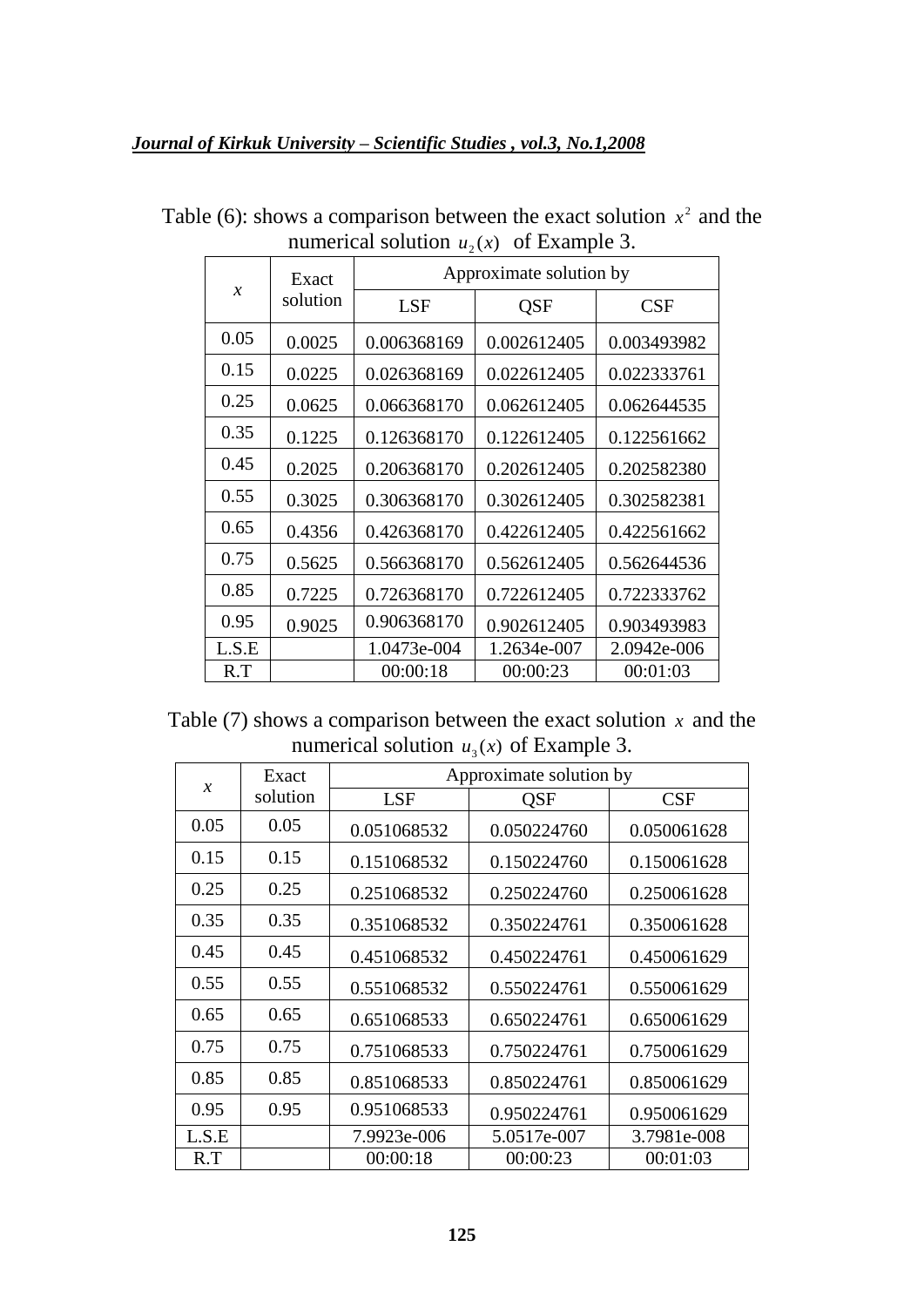#### *Journal of Kirkuk University – Scientific Studies , vol.3, No.1,2008*

| 1. $Q_i'(0) = f_i'(0)$ , $i=1, 2$ .<br>2. $Q_i'(0) = 0$ , $i=1, 2$ . |                                             |                                           |               |                   |                                           |               |  |
|----------------------------------------------------------------------|---------------------------------------------|-------------------------------------------|---------------|-------------------|-------------------------------------------|---------------|--|
| X                                                                    | Exact<br>solution<br>$\sigma$ f<br>$u_1(x)$ | Approximate Solution of $u_1(x)$<br>where |               | Exact<br>Solution | Approximate Solution of<br>$u_2(x)$ where |               |  |
|                                                                      |                                             | $Q'_1(0)=1$                               | $Q_i'(0) = 0$ | of $u_2(x)$       | $Q_i'(0) = 0$                             | $Q_i'(0) = 0$ |  |
| 0.05                                                                 | 0.05                                        | 0.049999996                               | 0.025666810   | 0.0025            | 0.002499997                               | 0.003833625   |  |
| 0.15                                                                 | 0.15                                        | 0.149999997                               | 0.175666810   | 0.0225            | 0.022499997                               | 0.023833626   |  |
| 0.25                                                                 | 0.25                                        | 0.249999997                               | 0.225666811   | 0.0625            | 0.062499997                               | 0.063833626   |  |
| 0.35                                                                 | 0.35                                        | 0.349999997                               | 0.375666811   | 0.1225            | 0.122499997                               | 0.123833626   |  |
| 0.45                                                                 | 0.45                                        | 0.449999997                               | 0.425666811   | 0.2025            | 0.202499997                               | 0.203833626   |  |
| 0.55                                                                 | 0.55                                        | 0.549999998                               | 0.575666811   | 0.3025            | 0.302499998                               | 0.303833627   |  |
| 0.65                                                                 | 0.65                                        | 0.649999998                               | 0.625666812   | 0.4356            | 0.422499997                               | 0.423833626   |  |
| 0.75                                                                 | 0.75                                        | 0.749999998                               | 0.775666812   | 0.5625            | 0.562499998                               | 0.563833627   |  |
| 0.85                                                                 | 0.85                                        | 0.849999998                               | 0.825666812   | 0.7225            | 0.722499998                               | 0.723833627   |  |
| 0.95                                                                 | 0.95                                        | 0.949999998                               | 0.975666812   | 0.9025            | 0.902499999                               | 0.903833628   |  |
| L.S.E                                                                |                                             | 2.0278e-018                               | 6.5878e-004   |                   | 7.9943e-019                               | 1.7785e-006   |  |

Table (8): shows a comparison between the solutions of Example 1 by using **QSF** with choosing two different initial values as follows:

Table (9): shows a comparison between the solutions of Example 2 by using QSF with choosing two different initial values as follows:  $1. Q'_i(0) = f'_i(0), i=1, 2.$  2.  $Q_i'(0) = 0$ , *i*=1, 2.

|                  | Exact       | Approximate Solution of<br>$u_1(x)$ where |               | Exact<br>Solution | Approximate Solution of |               |
|------------------|-------------|-------------------------------------------|---------------|-------------------|-------------------------|---------------|
| $\boldsymbol{X}$ | Solution    |                                           |               |                   | $u_2(x)$ where          |               |
|                  | of $u_1(x)$ | $Q'_1(0)=1$                               | $Q_i'(0) = 0$ | of $u_2(x)$       | $Q_i'(0) = 0$           | $Q_i'(0) = 0$ |
| 0.05             | 0.049979169 | 0.056755265                               | 0.031755265   | 1.101271096       | 1.107706493             | 1.057706493   |
| 0.15             | 0.149438132 | 0.156256015                               | 0.181256015   | 1.311834242       | 1.318228101             | 1.368228101   |
| 0.25             | 0.247403959 | 0.254180210                               | 0.229180210   | 1.534025416       | 1.540460996             | 1.490460996   |
| 0.35             | 0.342897807 | 0.349715841                               | 0.374715841   | 1.769067548       | 1.775461609             | 1.825461609   |
| 0.45             | 0.434965534 | 0.441741931                               | 0.416741931   | 2.018312185       | 2.024747987             | 1.974747987   |
| 0.55             | 0.522687228 | 0.529505403                               | 0.554505403   | 2.283253017       | 2.289647324             | 2.339647324   |
| 0.65             | 0.605186405 | 0.611962936                               | 0.586962936   | 2.565540829       | 2.571976902             | 2.521976902   |
| 0.75             | 0.681638760 | 0.688457059                               | 0.713457059   | 2.867000016       | 2.873394623             | 2.923394623   |
| 0.85             | 0.751280405 | 0.758057050                               | 0.733057050   | 3.189646851       | 3.196083257             | 3.146083257   |
| 0.95             | 0.813415504 | 0.820233907                               | 0.845233907   | 3.535709659       | 3.542104631             | 3.592104631   |
| L.S.E            |             | 4.6490e-005                               | 0.001012410   |                   | 4.0895e-005             | 0.003180392   |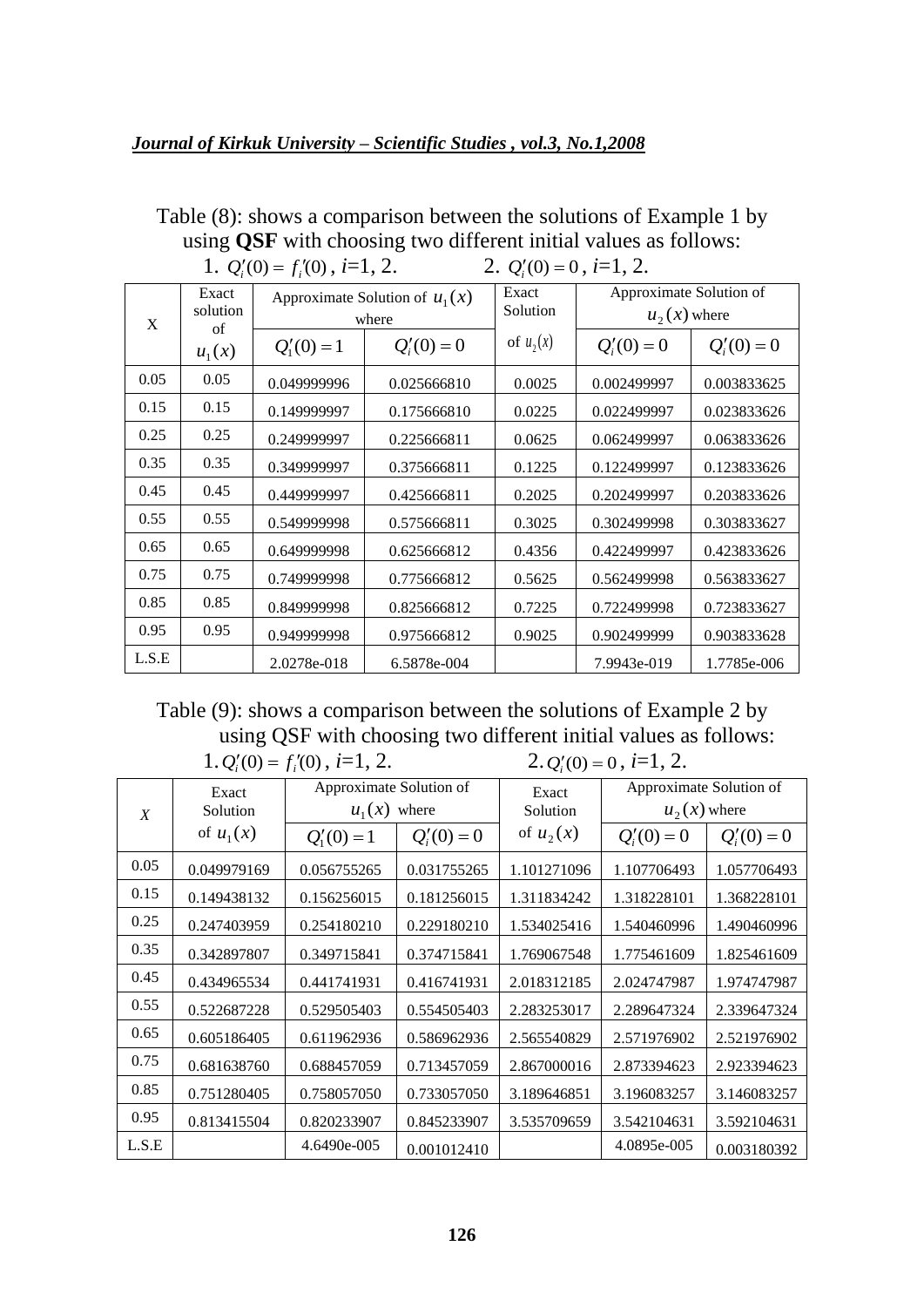# **Conclusion**

 The scarcity of studies on the system of nonlinear integral equations, led to proposing a methods to obtain approximate solution of the system of nonlinear Fredholm integral equations of the second kind. In these methods we divided the intervals into *n* subintervals, in each subinterval the approximate solution is a polynomial of degree less than or equal to three. It is noticed that when *n* is increased, the solution has improved. Moreover, choosing initial solution  $Q_i'(x_0)$  in equation (23) instead of an arbitrary value of  $Q_i'(x_0)$  gives better solution.

# **References**

- Ahlberg.J.H. Nilson.E. N.and WALSH.J.L., (1967): The theory of Splines and Their Applications, Academic Press,New York and London.
- Babolian, E., Biazar, J. and Vahidi, A. R., (2004): The decomposition method applied to systems of Fredholm integral equations of the second kind, Applied Mathematics and Computation, Vol. 148, pp.443-452.
- Cheney, W. and Kincaid, D., (2004): Numerical Mathematics and Computing, Fifth Edition, Brooks /Cole Publishing company.
- Delves, L. M. and Mohamed, J. L., (1985): Computational Methods for Integral Equations, Cambridge University Press.
- Deputat, V., Oja, P. and Saveljeva, D., (2005): Quadratic Spline Sub domain Method for Volterra Integral Equation, Mathematical Modeling and Analysis, Vol. 10, pp. 335-344.
- Hoffman, J. D., (2001): Numerical Methods for Engineers and Scientists, second Edition, Marcel Dekker, Inc,.
- Jumaa, B. F., (2005): On Approximate Solutions to a system of Nonlinear Volterra Integral Equations, PhD. thesis, University of Technology, School of Applied Sciences,.
- Mathews, J. H. and FINK, K. D., (1999): Numerical Methods Using MATLAB, Third Edition, a Viacom Company.
- Mustafa, M. M., (2004): Numerical Algorithms for Treating System of Volterra Integral Equations Using Spline Functions, PhD. Thesis University Al-Mustansiriya, college of Science,.
- Saveljeva, D., (2006): Quadratic and Cubic Spline Volterra Integral Equations, PhD. Thesis, University of TARTU, Estonia.